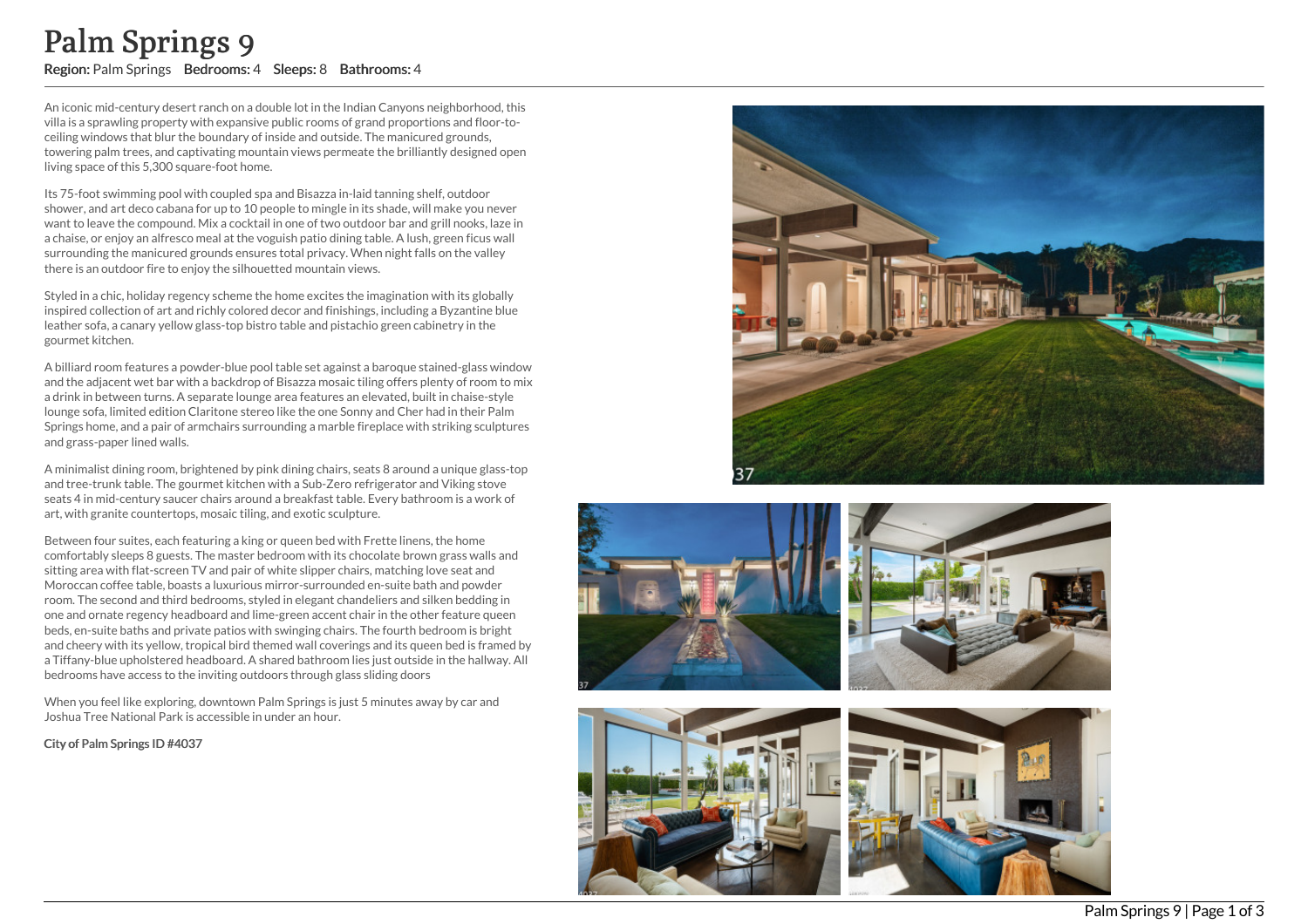



M